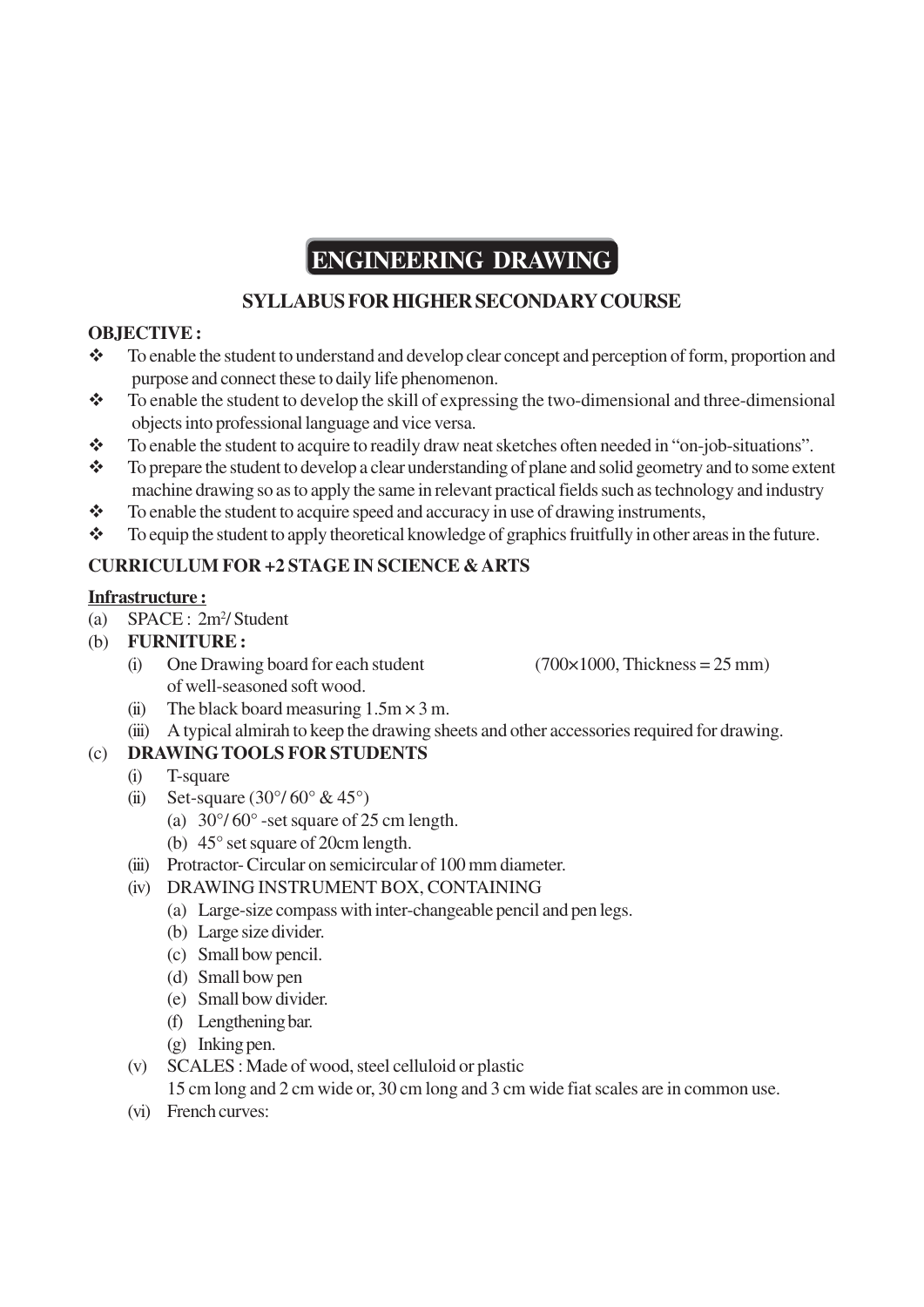### 2 Syllabi for H.S. Final Year

- (vii) Drawing paper:
- (viii) Drawing pencils:
- (ix) Rubber eraser:
- (x) Drawing pins:
- (xi) Small-paper-block.
- (xii) Duster

## **BOOKS RECOMMENDED :**

- 1. Engineering Drawing: by N.D.Bhatt and V.M. Panchal ISBN-81-85594-58-9. Publication : CHAROTAR PUBLISHING HOUSE.
- 2. Engineering Graphics; by A.M.Chandra and Satish Chandra, Publication : NARORA

# **ENGINEERING DRAWING**

## **SYLLABUS FOR HIGHER SECONDARY FINAL YEAR COURSE**

## **One Paper (Theory)**

**Three Hours 2018 Marks 50 Periods 90 Periods 90** 

| <b>Unitwise Distribution of Marks and Periods:</b> |                                                                            |    |                      |  |
|----------------------------------------------------|----------------------------------------------------------------------------|----|----------------------|--|
| Unit No.                                           | Title                                                                      |    | <b>Marks</b> Periods |  |
| Unit-1                                             | Pictorial drawing , isometric sketching, isometric projection of solids.   | 10 | 18                   |  |
| Unit- $2$                                          | Graphical representation of information                                    | 8  | 12                   |  |
| Unit- $3$                                          | Orthographic projection of machine blocks and machine elements.            | 10 | 21                   |  |
| $Unit-4$                                           | Thread profiles                                                            | 4  | 9                    |  |
| Unit- $5$                                          | Screwed fastenings                                                         | 3  | 9                    |  |
| Unit-6                                             | <b>Rivets</b>                                                              | 3  | 9                    |  |
| Unit-7                                             | Free hand sketch of bearing rod-joint pipe joint Couplings, pulleys, keys, |    |                      |  |
|                                                    | gears, screw jack.                                                         | 12 | 12                   |  |
|                                                    | Total                                                                      | 50 | 90                   |  |

### **Unitwise Distribution of Course contents :**

- **Unit-1** Pictorial drawing (isometric sketching) of cubes, rectangles (simple variation), circles and irregular curves, objects having planes all parallel to the corresponding pictorial planes, objects in planes which are not parallel to them, corresponding pictorial planes, objects having hole, cylindrical feature or rounded corners, dimensioning, free hand pictorial drawing from models and multi view projection drawings.
- **Unit-2** *Graphical representation of information :* Bar charts, pie charts, rectilinear chart, triangular chart, polar charts, semi-log and log-log graphs, Nomography, concurrency charts, alignment charts, BIS and ISO conversion.
- **Unit-3** *Orthographic projection :* Orthographic projection of standard machine elements. Conversion of pictorial views into orthographic views and vice-versa  $(1<sup>st</sup>$  and  $3<sup>rd</sup>$  angle projection systems) Sectional views.
- **Unit-4** Thread profiles for (i) for power transmission, for fastenings (ii) ISO Metric screw thread profile IS-4218, (iii) B S W, BSF, BSP, BA (iv) IS-2643, IS 554, etc. (v) unified thread, (vi) knuckle thread.